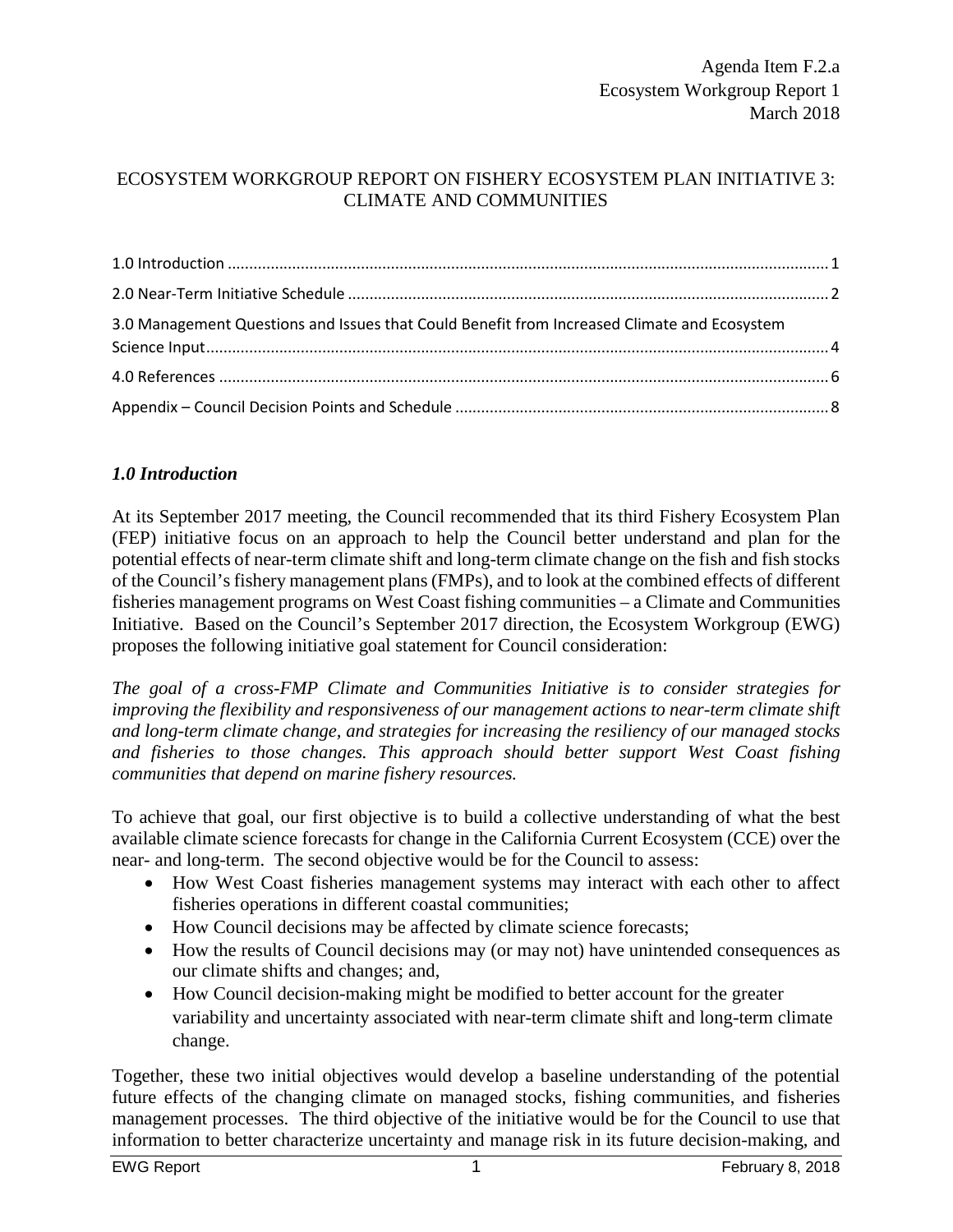to improve the flexibility and responsiveness of our management actions to near-term climate shift and long-term climate change.

This initiative could improve our understanding of the combined effects of state, tribal, and Federal fisheries regulations, to assess how they might be better coordinated to promote coastwide fisheries management policies that address the robustness or vulnerabilities of fish stocks and fishing communities to climate shift and change. By considering climate effects and fisheries management strategies together, the Council may discover opportunities to: incorporate flexibility and manage risk in setting harvest limits, increase operational flexibility for fisheries participants, bring more stability across fisheries, better support fishing-related community infrastructure, and benefit West Coast fisheries' access to markets.

The Council first considered a climate-related FEP Initiative in 2015, but deferred that work to await the implementation of National Marine Fisheries Service's (NMFS') then-new national [Climate Science Strategy](http://www.st.nmfs.noaa.gov/ecosystems/climate/national-climate-strategy) (Link et al. (eds.) 2015). By November 2016, the Northwest and Southwest Fisheries Science Centers had developed a [Western Regional Action Plan \(WRAP\)](http://www.st.nmfs.noaa.gov/ecosystems/climate/rap/western-regional-action-plan) on climate and fisheries science specific to the CCE (NOAA Fisheries 2016). Some of the WRAP's proposed work will be implemented through the Centers' California Current Integrated Ecosystem Assessment program. The Council has seen some results of that work in the [annual](http://www.pcouncil.org/ecosystem-based-management/annual-state-of-the-california-current-ecosystem/) [California Current Ecosystem Status Reports,](http://www.pcouncil.org/ecosystem-based-management/annual-state-of-the-california-current-ecosystem/) with the 2017 report particularly responding to Council requests for information on the effects of short-term climate events and biological indicators within our ecosystem.

This initiative would build on the Council's past efforts with a more systematic and cross-FMP look at the potential effects of climate variability on our suite of managed fish stocks. This initiative is also intended to assess Council management processes for whether and how those processes provide flexibility to fisheries participants and fishing communities, so that they can adapt to climate change and to changes in stock productivity and distribution. The initiative could examine: the vulnerability of different coastal communities to both the physical and economic effects of climate change, whether Council management includes flexibility in fisheries permitting that will allow fishermen to transition between fisheries or gear types, the responsiveness of NMFS and Council management processes to the effects of climate anomalies or interannual shifts on target stock availability, and the responsiveness of NMFS and Council management processes to radical changes in stock status or distribution that may result in disaster declarations based on environmental factors.

The Council has already begun to implement the first objective of this initiative, which is to build Council and public understanding of the available information on the potential effects of near-term climate shift and long-term climate change on our fish stocks and fishing communities. As discussed in Section 2.0, below, the EWG hosted a series of webinars over January-February 2018 in support of the initial education step of this FEP initiative.

# <span id="page-1-0"></span>*2.0 Near-Term Initiative Schedule*

*December 2017* – EWG met to discuss major Council decision points that may benefit from enhanced scientific information on the effects of climate on fish stocks, fisheries, and fishing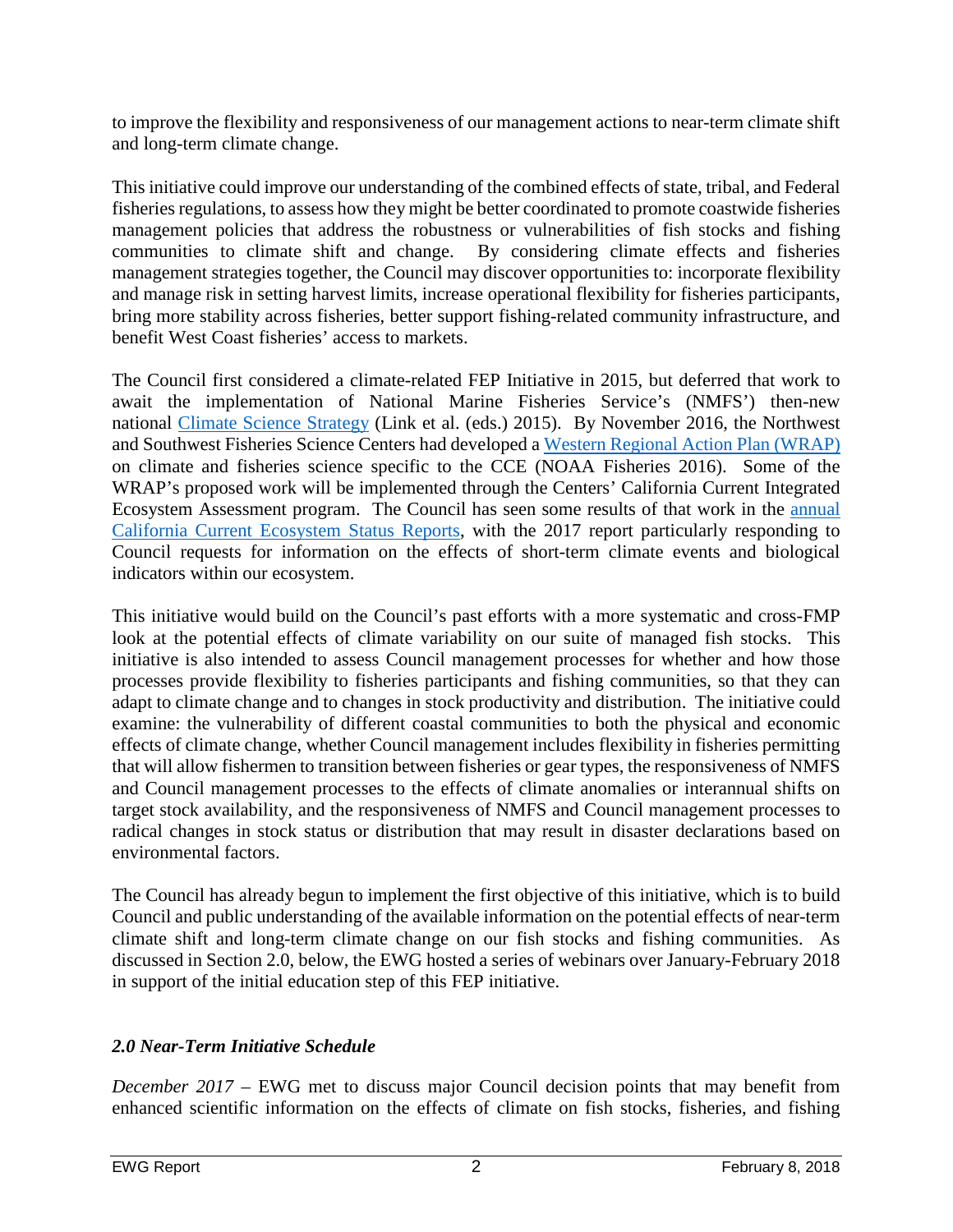communities. EWG planned to develop a draft initiative process and schedule for Council consideration at its March 2018 Council meeting.

*January-February 2018* – Council-sponsored webinar series featuring speakers from NMFS fisheries science centers to address the best available science forecasts for change in the CCE over the near- and long-term. At the time of this EWG report's submission to the briefing book, the webinar series is ongoing and is intended to follow this schedule:

1. What do we expect to happen in the California Current under climate change? *January 25, 2018*.

2. The state of the art for ecological forecasting at short-, medium- and long-term time frames. *February 1, 2018*.

3. Distributional changes of West Coast species and impacts of climate change on species and species groups. *February 22, 2018*.

4. State and federally-managed fishery participation under different climate scenarios. *February 27, 2018*.

The EWG is holding a related webinar on February 26, 2018, to brief interested members of the Council, the Council's advisory bodies, and the public on progress on this initiative to date. We particularly hope that this webinar meeting will be useful to those advisory bodies that are either not meeting in March, or that have already-full schedules for the March Council meeting. During its March meeting, held concurrently with the Council's March 2018 meeting, the EWG plans to summarize the contents of the science webinars in a supplemental March report to the Council.

*March 2018* – Advisory bodies and the public provide the Council with their initial ideas from and responses to: the proposed initiative goals and process, the initiative's educational webinars, and to this report's Section 3 discussion of Council decision types potentially affected by climate shift and change. The Council provides feedback on these ideas, provides guidance on further comment sought from advisory bodies and the public, and considers including further work on this initiative at its September 2018 meeting. In addition, the Nature Conservancy is sponsoring a workshop intended to aid progress on this initiative. March would be an opportunity for the Council and its advisors to request topics, questions, and outputs of interest from the workshop.

*April-May 2018 –* Those advisory bodies that do not meet in March, or that are fully subscribed in March (and/or April) may want to develop comments on the initiative after the March Council meeting.

*May 15-16, 2018 (non-Council)* – The Nature Conservancy plans to hold an invitational workshop in May 2018 to develop comment on and ideas for this initiative, with the intent of submitting comments to the Council's September 2018 meeting.

*Summer 2018* – The EWG to meet to consider the Council's March 2018 direction, comments received to date from advisory bodies and the public, and to develop a proposal for the Council to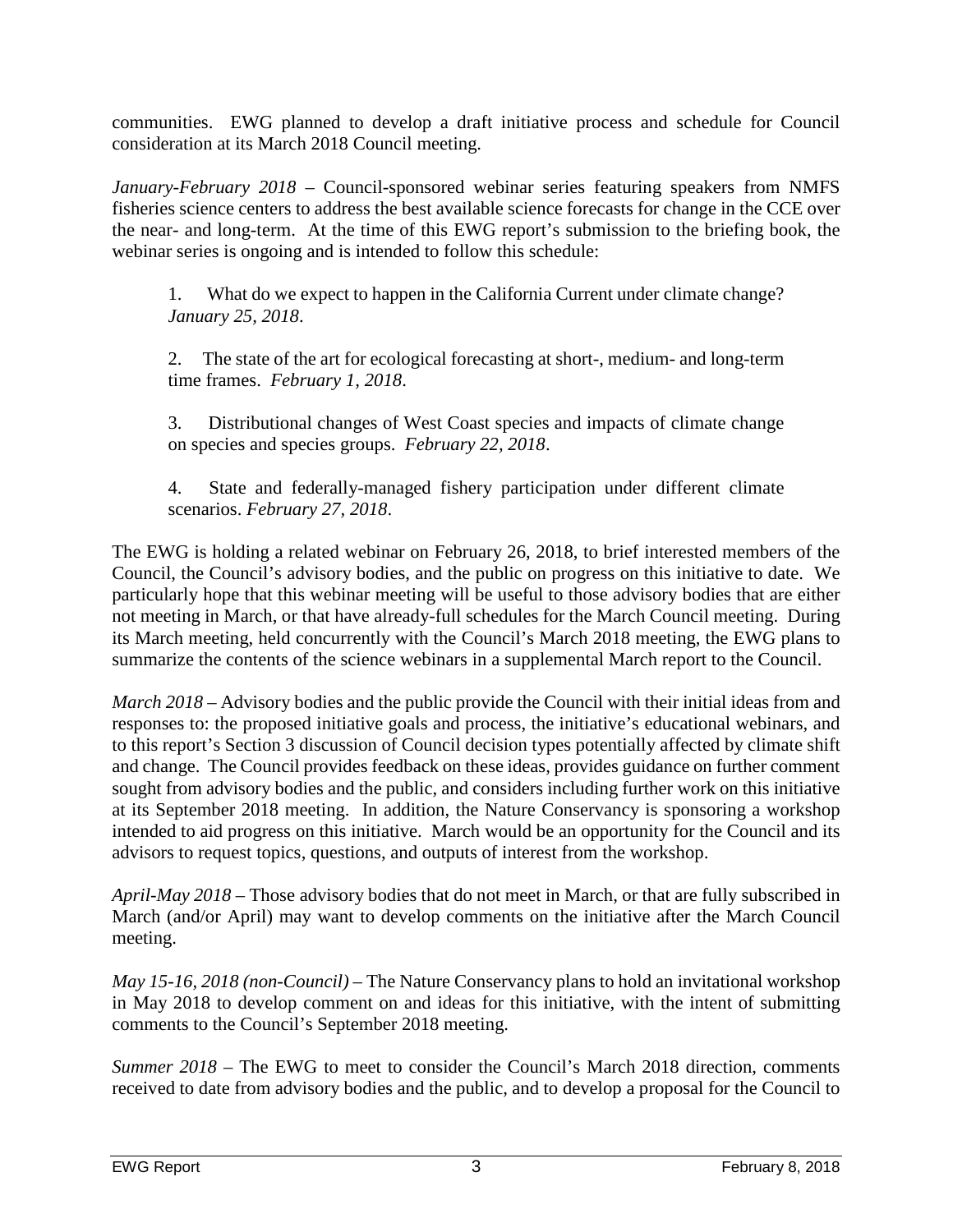consider which of its decisions and decision-making processes may benefit from additional climate science support.

*September 2018 –* The Council receives comments from its advisory bodies and the public and provides guidance on the further development of a cross-FMP process to incorporate climate information into its decision-making.

## <span id="page-3-0"></span>*3.0 Management Questions and Issues that Could Benefit from Increased Climate and Ecosystem Science Input*

This section of this EWG report is intended to spur discussions on the second objective in this FEP initiative, which is to assess:

- *How West Coast fisheries management systems may interact with each other to affect fisheries operations in different coastal communities;*
- *How Council decisions may be affected by climate science forecasts;*
- *How the results of Council decisions may (or may not) have unintended consequences as our climate shifts and changes; and*
- *How Council decision-making might be modified to better account for the greater variability and uncertainty associated with near-term climate shift and long-term climate change.*

The types of changes to the marine environment that may result from shifts in our climate regime, and that have the potential to be addressed within a fisheries management process may be summarized as: 1) changes that may affect the abundance of managed species, including changes in life history characteristics such as growth, productivity, and natural mortality of managed species; 2) changes that may affect the distribution of managed species within and beyond the management area; 3) changes that may affect how managed species interact with other species (managed or unmanaged); and 4) changes that may affect physical habitat or habitat-forming organisms and between managed species and the changing habitat. Reflecting these changes to the marine environment, shifts in our climate regime may change how, when, and where fisheries participants prosecute Council-managed fisheries.

At its December 2017 meeting, the EWG discussed the range of Council decision types authorized under the Magnuson-Stevens Fishery Conservation and Management Act (MSA), some of which may benefit from increased consideration of climate information. The Council is responsible for a variety of fisheries management decisions, some of which recur on a regular basis (like annual or biennial harvest setting), and some of which are single event regulatory decisions (like gear restrictions) – see this report's appendix for regularly scheduled decisions. What follows is a catalog of fishery management objectives and associated management tools that in part define the scope of the Council's decision-making.

From the MSA perspective, achieving optimum yield may be thought of as an overarching goal, because the optimum yield concept incorporates biological (or fish stock specific), ecological, and social objectives. Under its FMPs, the Council sets harvest specifications (overfishing limits, acceptable biological catches, annual catch limits, annual catch targets), which are stock-specific management objectives. Catch and effort control measures are then needed to achieve the annual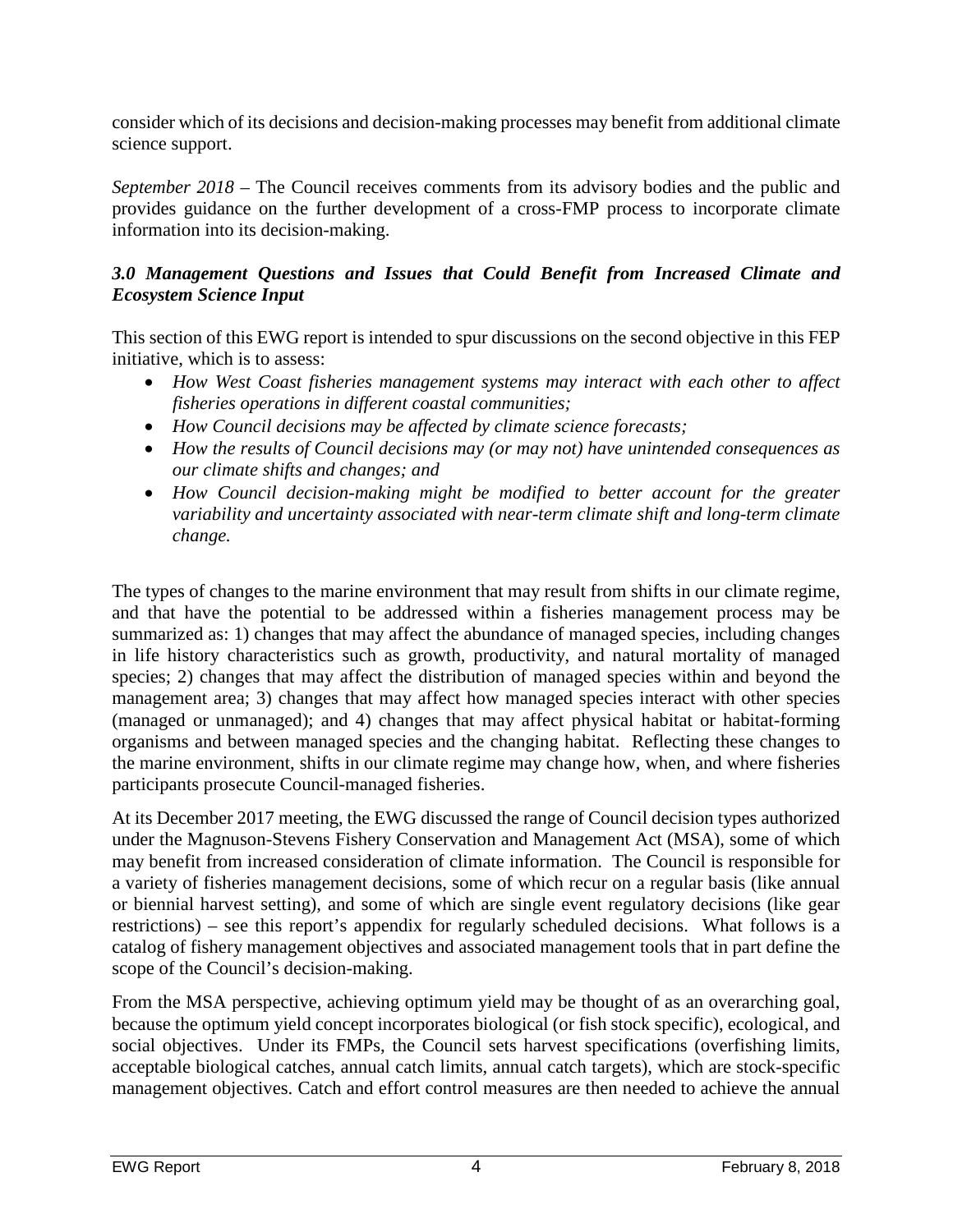catch limits, which are risk-averse harvest limits set to prevent overfishing. Effort controls indirectly control catch and also may address socioeconomic objectives such as preventing economically inefficient levels of harvest capacity or reducing gear conflicts. Catch and effort controls include:

- 1. Catch control
	- a. Quotas and harvest guidelines
	- b. Trip limits, cumulative landing limits
	- c. Recreational bag limits (including multi-day or cumulative limit)
	- d. Gear restrictions
	- e. Stock rebuilding plans
	- f. Limited access privilege programs
	- g. Time and area closures including depth-based closures
- 2. Fishing effort control
	- a. Time/area closures
	- b. Direct controls (e.g. limits on vessel days, or constraints on gear type)
	- c. Fishing capacity
		- i. Limited access (entry) permit programs
		- ii. Operational capacity limits (e.g., purse seine well volume)

Management measures may also address the indirect effects of fishing on the ecosystem. Minimizing bycatch (per National Standard 9) can address stock-specific catch control if bycatch is a significant component of total catch. Bycatch controls can also address bycatch of non-target fish and non-fish covered by the MSA, the Endangered Species Act (ESA), and the Marine Mammal Protection Act (MMPA). Measures specifically intended to minimize bycatch include:

- 1. Retention prohibitions
- 2. Thresholds
- 3. Gear restrictions
- 4. Non-gear mitigation (e.g., bird scaring / tori lines)
- 5. Time and area closures

Social and economic objectives are most frequently addressed through the allocation of fishing opportunity. The MSA contains several social and economic factors for the Council to consider when making allocations, including efficiency in utilization, non-discrimination among residents of different states, fair and equitable treatment of fishing groups and individuals, and more. Allocations directly or indirectly establish fishery-specific objectives by setting limits, such as quotas or harvest guidelines, for a group of fishery participants (usually defined by similarities in targeting, gear used, and/or location). The catch and effort control measures outlined above may be used to hold the designated group to its allocation. Allocation, broadly defined, can be quite complex and involve mechanisms beyond specific or hard allocations in order to account for catch against the stock-wide catch limit. Allocations also may be achieved indirectly by using catch/effort control mechanisms to effectively limit fishing opportunity for a particular group of fishery participants without specifying an allocation objective.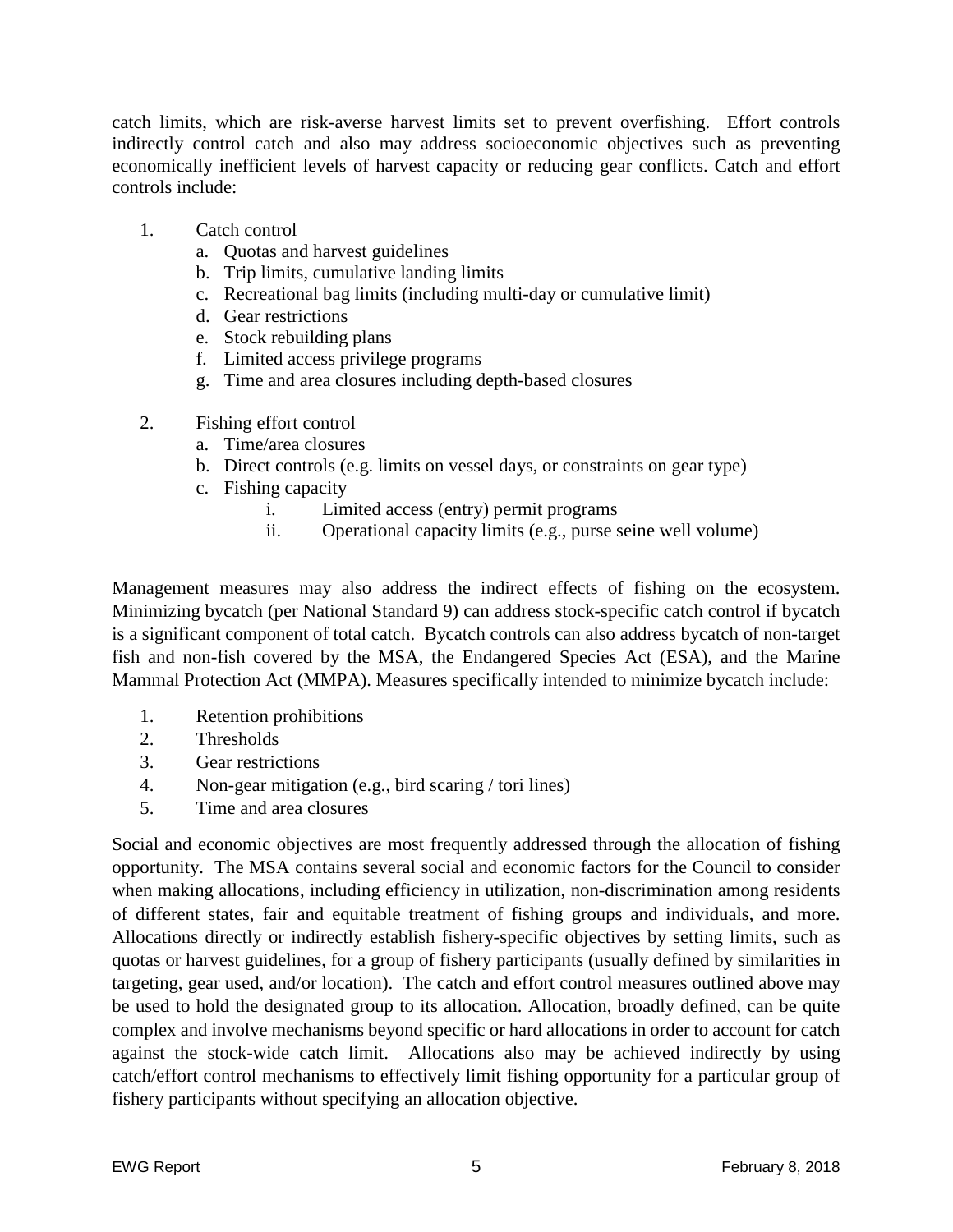Under the MSA, FMPs are to describe and identify essential fish habitat (EFH) for managed species. Councils may identify measures to reduce the adverse effects of fishing gear on habitat. Councils may (or, for anadromous species, shall) make recommendations concerning federallypermitted activities that affect habitat, including EFH. These authorities extend the Councils' role beyond the strict bounds of fishery management to encompass ecosystem-related functions.

Restrictions on gear use have a long history in fisheries management. Managers may prohibit certain gear types outright. Alternatively, they might place limitations or specifications on gear design, or the time, place, and manner in which certain gears can be used. Gear restrictions are aimed at many possible policy goals, including: targeting harvest of optimally-sized individuals, spreading out fishing opportunity, avoiding harm to habitat, limiting bycatch and improving survival chances of released fish and animals, promoting aspects of the recreational angling experience, and more.

The Pacific Council is supported by large data gathering and analysis efforts. Various models and quantitative and qualitative procedures are used to estimate current conditions and predict future conditions and outcomes across a range of potential courses of action. Yet fisheries management is management under uncertainty. The degree to which recommended conservation and management measures will achieve their intended social, economic, and ecological goals is unknown.

Using adaptive management, managers can adjust course in response to changing conditions and new information. Such adjustments depend on having resources for monitoring and feedback. The Council is supported by relatively good monitoring resources, although monitoring needs far exceed available resources, especially for meeting economic, social, and ecological goals. Current monitoring programs are focused on fishery-dependent and fishery-independent data collection systems that support basic catch accounting and stock assessment activities. Stock assessments are fundamental to fisheries management, but resource intensive. Despite being relatively wellfunded, there are many important stocks that would benefit from additional stock assessment and monitoring activities.

As fishery management moves towards ecosystem-based fishery management and takes on issues of climate impacts, the demands on monitoring and research only grow. A broader suite of methods and models may be deployed up to and including end-to-end ecosystem models such as the Atlantis model of the CCE. The Council is a consumer of scientific research, rather than a producer. However, through its Scientific and Statistical Committee, the Council identifies research needs related to its activities, oversees peer-review processes for scientific products used as a basis for scientific decision-making, and makes recommendations on specific research activities, such as for exempted fishing permits.

# <span id="page-5-0"></span>*4.0 References*

Link, J.S., R. Griffis, S. Busch (Editors). 2015. NOAA Fisheries Climate Science Strategy. U.S. Dept. of Commerce, NOAA Technical Memorandum NMFS-F/SPO-155, 70p.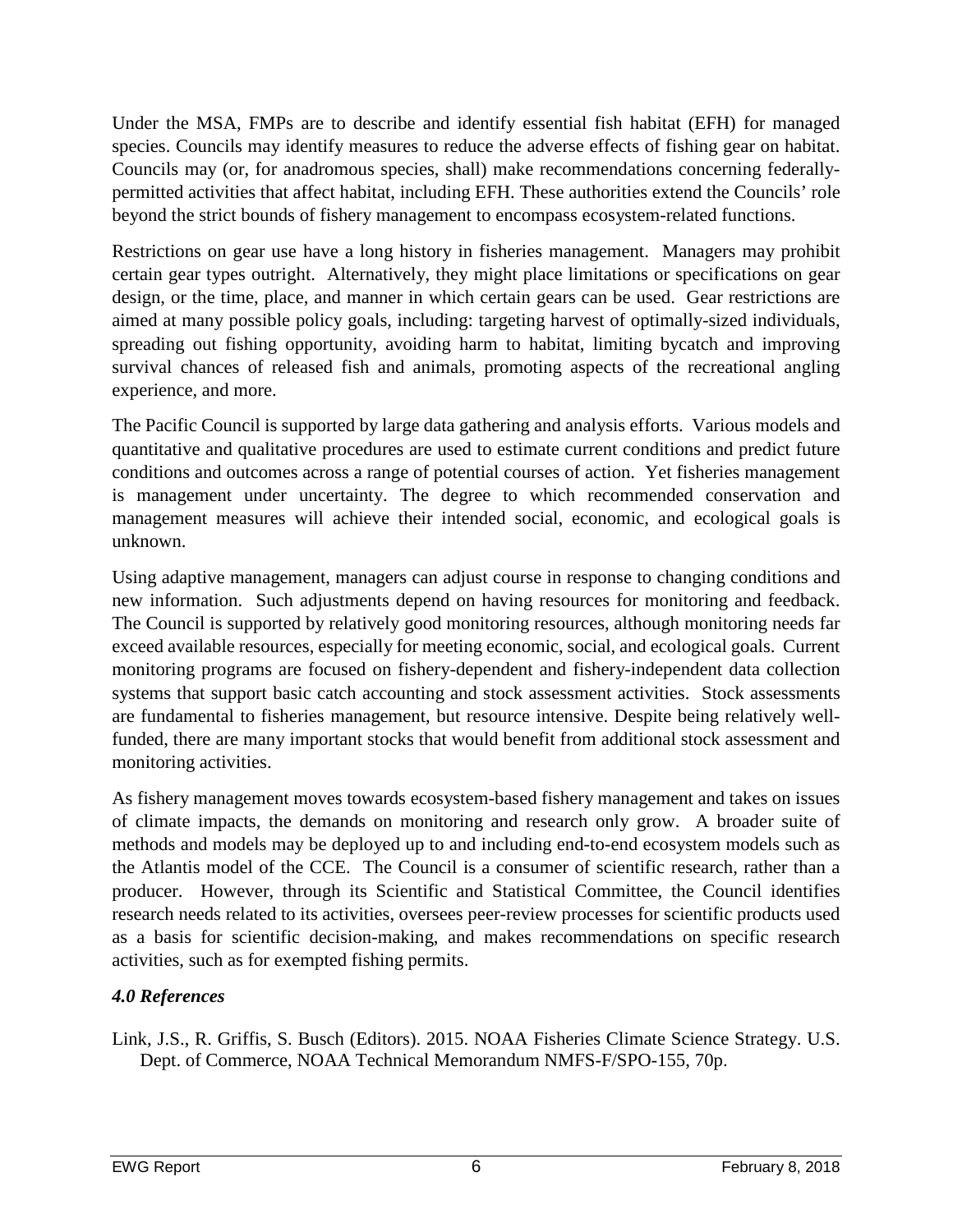NOAA NW/SW Fisheries Science Centers. 2016. Western Regional Action Plan (WRAP), NOAA Fisheries Climate Science Strategy. U.S. Department of Commerce, NOAA Technical Memorandum NMFS-SWFSC-565. 75 p.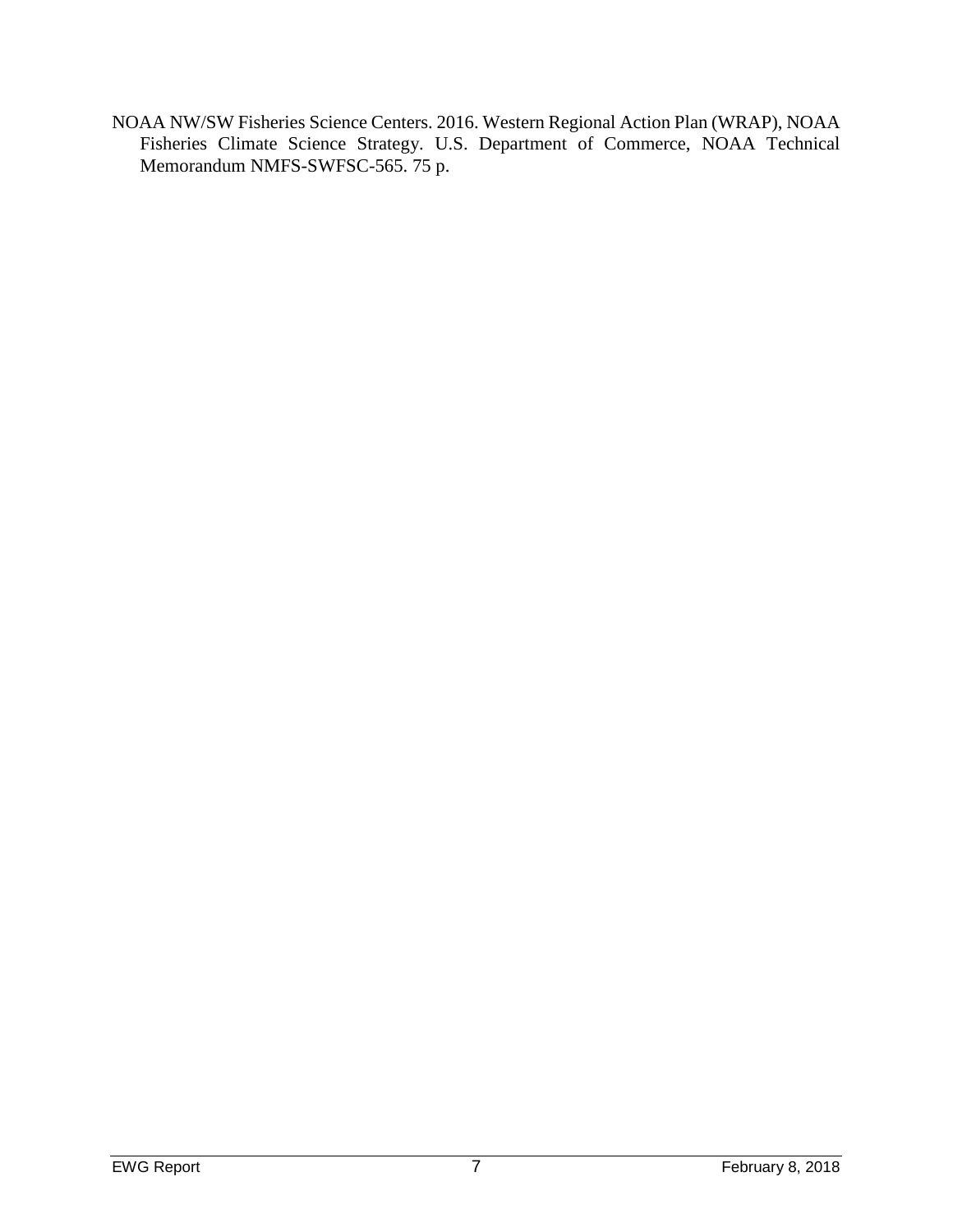### <span id="page-7-0"></span>*Appendix – Council Decision Points and Schedule*

Each of the Council's fishery management plans (FMPs) describes the Council's decision-making processes for its fisheries. Issues the Council must consider and decisions the Council must make dictate much of the Council's schedule for its five yearly meetings. Some decisions, like adopting ocean salmon management measures, must occur on an annual basis. Other required decisions are on longer and sometimes more flexible time-frames, but still must be considered and made, like essential fish habitat (EFH) reviews. Finally, the Council must meet ongoing requirements necessary to comply with the MSA (i.e., its National Standards) like minimizing bycatch, that may not have set places in the Council's schedule, but which require continuing effort from the Council and public for West Coast fisheries management. Table 1 details known annual and biennial Council decision points for each Council meeting, as provided in the FMPs, the FEP, and the Pacific Halibut Catch Sharing Plan (CSP). Table 2 lists required Council decisions scheduled for longer rotation periods, such as every 3-10 years.

| <b>Table 1: Annual and Biennial Required Council Decision Points and Schedule</b> |                                                                                                                                  |                              |  |  |
|-----------------------------------------------------------------------------------|----------------------------------------------------------------------------------------------------------------------------------|------------------------------|--|--|
| Council                                                                           | <b>Decision Point</b>                                                                                                            |                              |  |  |
| <b>Meeting</b>                                                                    |                                                                                                                                  |                              |  |  |
| <b>March</b>                                                                      |                                                                                                                                  |                              |  |  |
| Ecosystem                                                                         | Receive annual California Current Ecosystem Status Report;                                                                       | <b>FEP</b>                   |  |  |
|                                                                                   | Review progress to date on ecosystem initiatives and, in odd-numbered<br>years, decide whether to begin any new initiatives.     |                              |  |  |
| Pacific                                                                           | Receive report on annual meeting of the International Pacific Halibut                                                            | CSP                          |  |  |
| Halibut                                                                           | Commission;                                                                                                                      |                              |  |  |
|                                                                                   | Consider draft salmon troll and fixed gear sablefish incidental halibut<br>catch management measures.                            |                              |  |  |
| <b>HMS</b>                                                                        | In odd-numbered years, Council adopts biennial management measures<br>and submits to NMFS (here and following, per Amendment 4). | <b>HMS FMP</b>               |  |  |
|                                                                                   | Consider management recommendations to US delegations to Regional<br>Fisheries Management Organizations.                         |                              |  |  |
| Salmon                                                                            | Review prior year's fisheries and current year's stock abundance<br>forecasts;                                                   | Salmon FMP<br>50 CFR 660.408 |  |  |
|                                                                                   | Identify current year's management objectives and preliminarily define<br>management alternatives.                               |                              |  |  |
| CPS, Groundfish: N/A                                                              |                                                                                                                                  |                              |  |  |